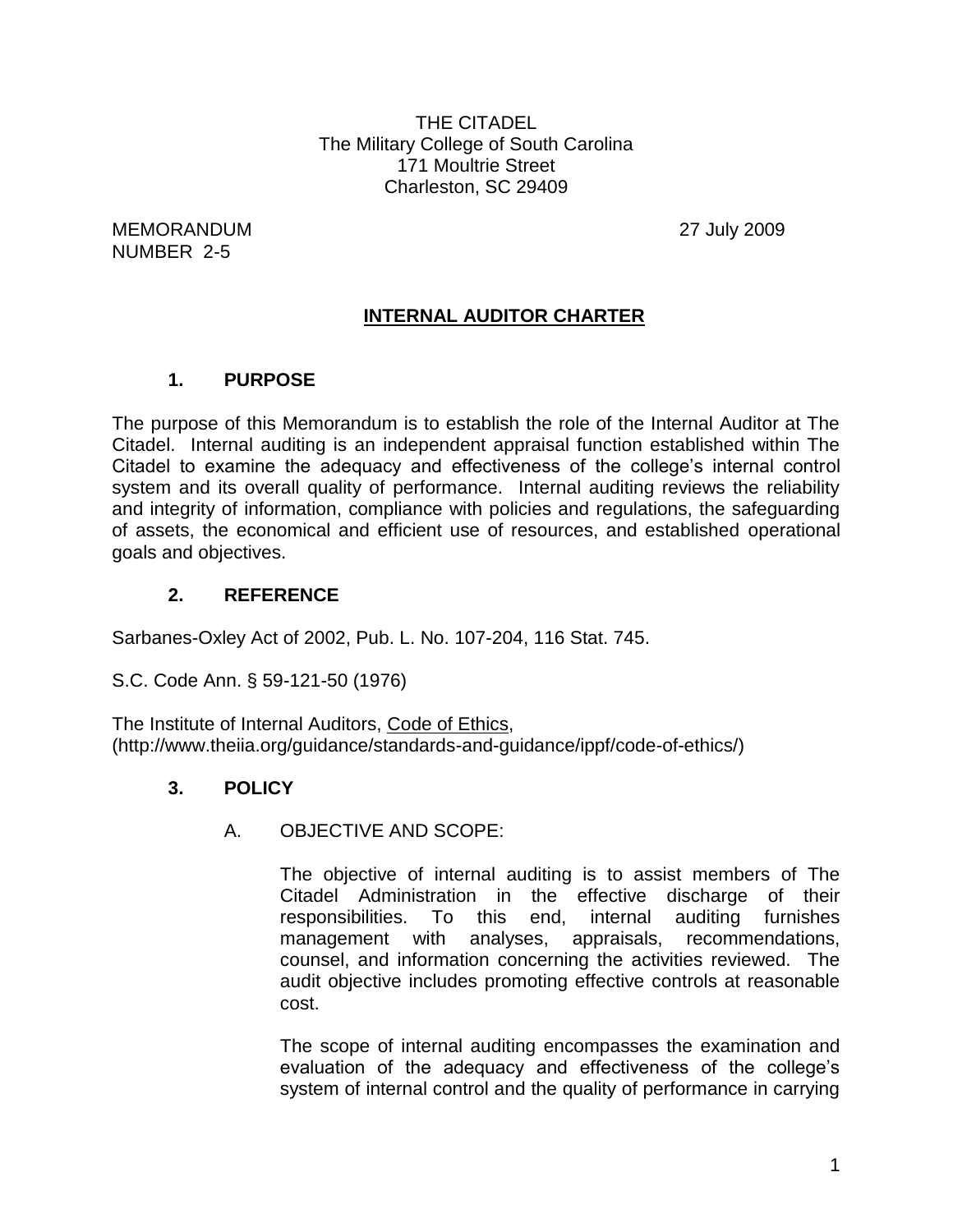out assigned responsibilities. The scope of internal auditing includes:

1. Reviewing the reliability and integrity of financial and operating information and the means used to identify, measure, classify, and report such information.

2. Reviewing the systems established to ensure compliance with those policies, plans, procedures, regulations, and contracts which could have a significant impact on the operations and reports, and determining whether the college is in compliance.

3. Reviewing the means of safeguarding assets, and as appropriate, verifying the existence of such assets.

4. Appraising the economy and efficiency with which resources are employed.

5. Reviewing operations or programs to ascertain whether results are consistent with establishing objectives and goals and whether the operations or programs are being carried out as planned.

6. Recommending operating improvements.

#### B. AUTHORITY:

Internal auditing functions under the policies established by the Board of Visitors and the President of The Citadel. The Internal Auditor is authorized to direct a broad, comprehensive program of internal auditing within the college. Internal auditing reviews and evaluates the adequacy and effectiveness of the systems of financial and managerial controls provided by the college to direct its activities toward the accomplishment of its objectives in accordance with college policies and plans. In accomplishing these objectives, the Internal Auditor is authorized to have full, direct, free, and unrestricted access to all college functions, records, property, and personnel consistent with audit objectives.

C. RESPONSIBILITY:

The responsibility of internal auditing is to serve the organization in a manner that is consistent with the Standards for the Professional Practice of Internal Auditing and with professional standards of conduct such as the Code of Ethics of the Institute of Internal Auditors, Inc. The Internal Auditor has no direct responsibility for, nor any authority over, any of the activities or operations of the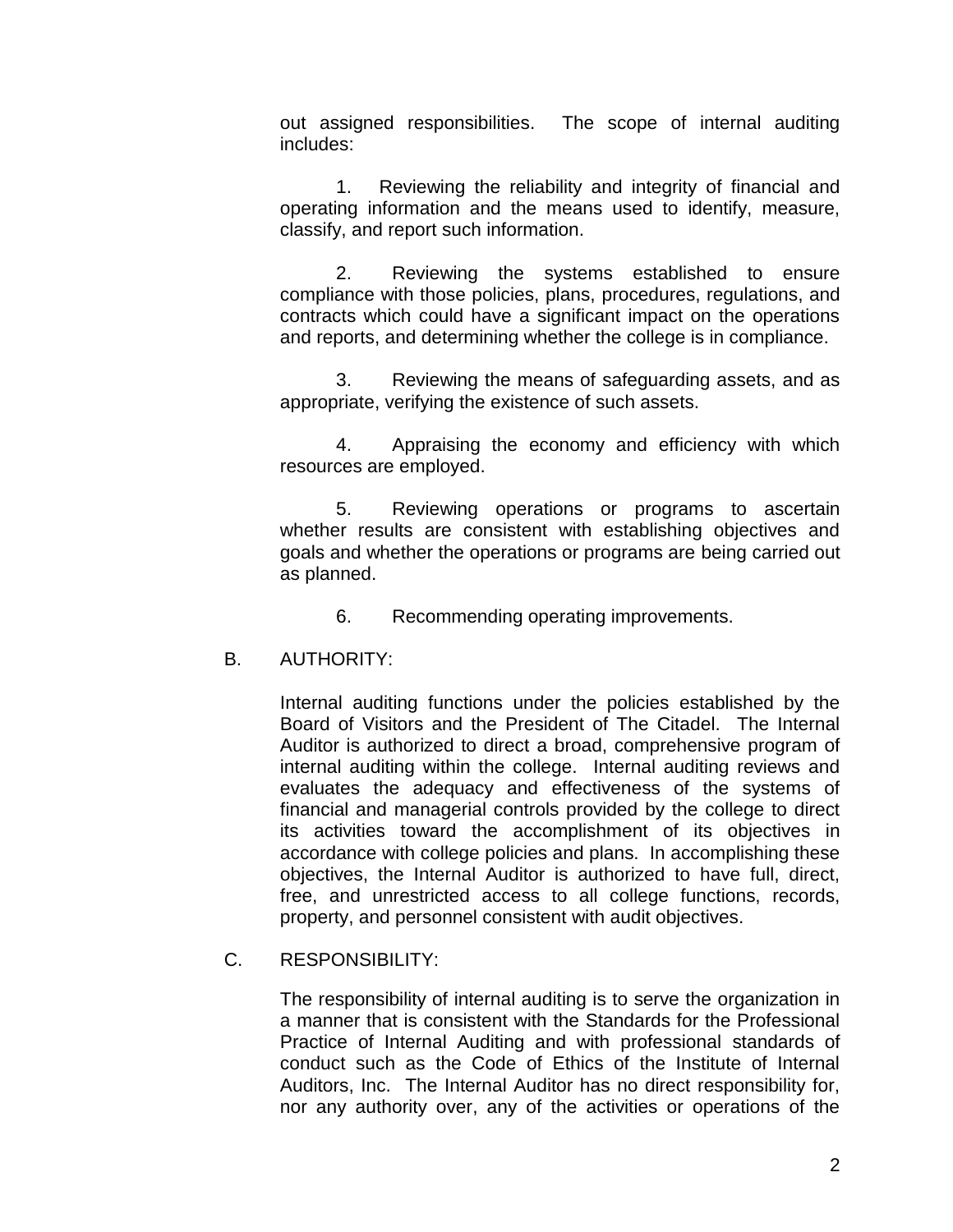college. Therefore, the internal audit review and appraisal does not in any way relieve other persons in the organization of the responsibilities assigned to them.

The Internal Auditor should not be regarded as an insurer (guarantor) against the existence of fraud in the college. The auditor does have a responsibility for evaluating control systems designed to prevent or deter the form of fraud generally known to exist and seeks to identify areas of risk where misappropriation or manipulation may occur. The Internal Auditor is responsible for ordinary prudence and professional care; but not for extraordinary prudence, for assurance that fraud does not exist, or that if it does it will be detected.

The Internal Auditor is responsible for performing auditing requirements as requested by the President, the Board of Visitors, or as deemed necessary by the professional judgment of the Internal Auditor. These duties include:

1. Developing policies for the auditing activity and directing its technical and administrative functions.

2. Developing and executing a comprehensive audit program for the risk-based evaluation of the financial and operational controls provided over college activities. Reviewing the reliability of financial information and the means to identify, measure, report and classify this information.

3. Reviewing the effectiveness of levels of management in their stewardship of college resources and their compliance with established policies, procedures, and laws that could have significant impact on the college.

4. Recommending improvement of management controls designed to safeguard college resources, and ensure compliance with applicable government laws and regulations.

5. Reviewing procedures and records for their adequacy to accomplish intended objectives and appraising policies and plans relating to the activity of functions under audit

6. Communicating audit results, including recommendations for improvements, to the President via his Executive Assistant. This communication involves:

a. A signed, written report should be issued within thirty days after the audit is completed. Interim reports may be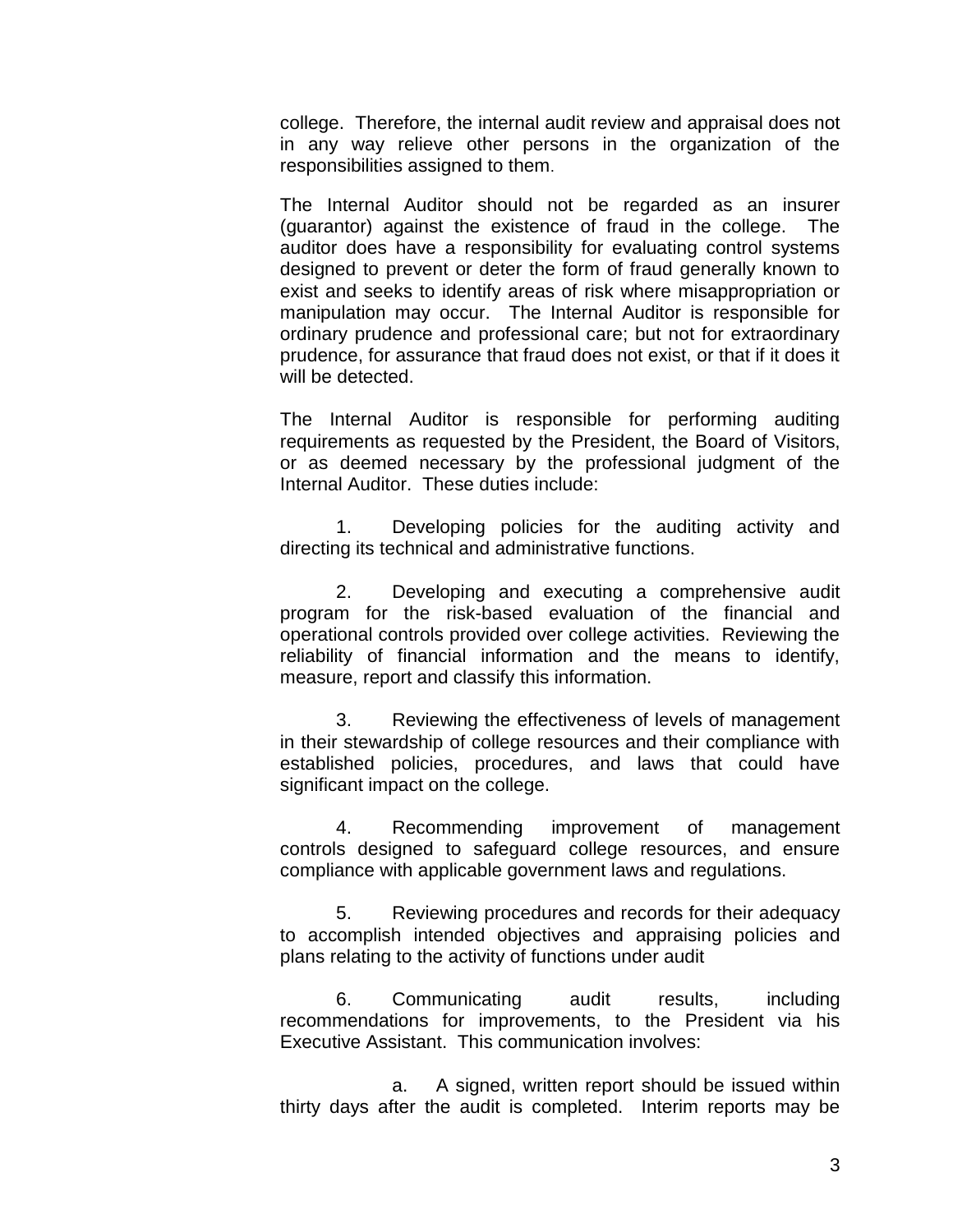written or oral and may be transmitted formally or informally. However, the final audit report should be written and transmitted formally to appropriate management.

b. The Internal Auditor should discuss conclusions and recommendations at appropriate levels or management before issuing final written reports to the President.

c. Reports should be objective, clear, concise, and constructive.

d. Reports should present the purpose, scope, and results of the audit; and where appropriate, reports should contain an expression of the auditor's opinion.

e. Reports may include recommendations for potential improvements and acknowledge satisfactory performance and corrective actions

f. The auditee's views about audit conclusions or recommendations should be stated by the appropriate level of management in a written response to the Internal Auditor for inclusion in the report.

g. The Internal Auditor should review and approve the final audit report before issuance. All reports should be submitted to the President via his Executive Assistant and subsequently to management and others as deemed appropriate for information and implementation.

h. The Internal Auditor should submit summary activity reports to the President each fiscal year. These reports should highlight significant audit findings and recommendations for the prior twelve months and should inform the President of any significant deviations from approved audit work schedules and the reason for these deviations.

7. Appraising the adequacy of the action taken by management to correct deficient conditions; reporting corrective action; continuing reviews with appropriate management personnel on action considered to be inadequate until there has been a satisfactory resolution of the matter or until the President and/or Management has assumed the risk if not taking corrective action on reported deficiencies.

8. Serving as primary point of contact for all external auditors of the college and assisting them in the performance of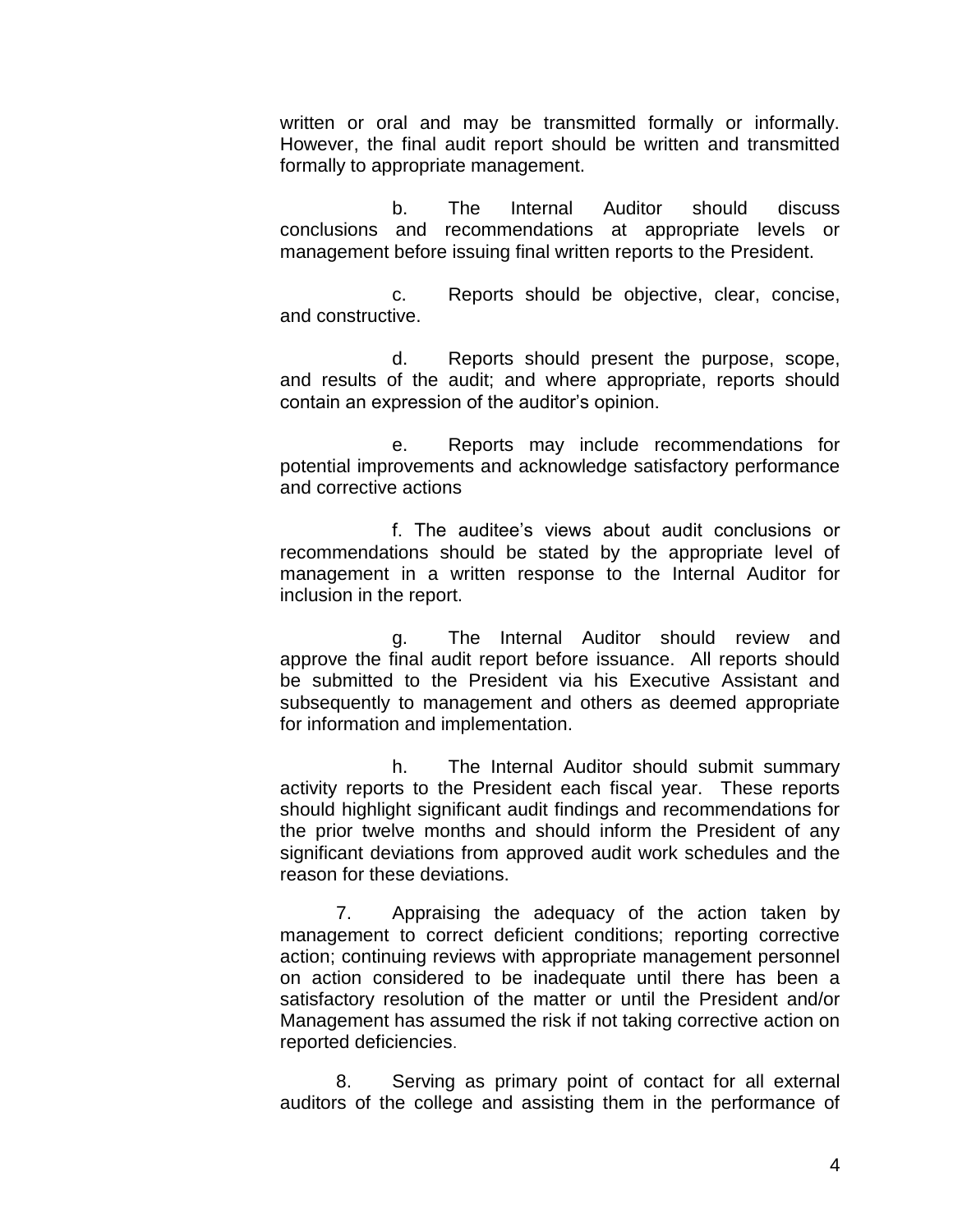audit procedures as deemed necessary. Attend exit interviews and assist management in responding to external audit findings.

9. Conducting special examinations at the request of management, including the reviews of representations made by persons outside the college.

10. Serving on various committees as requested by management.

D. INDEPENDENCE:

The Internal Auditor is independent of the activities that are audited. Independence permits the Internal Auditor to render impartial an unbiased judgments essential to the proper conduct of audits. It is achieved through organizational status and objectivity.

Organizational status assures a broad range of audit coverage, and adequate consideration of audit reports and appropriate action on audit recommendations. The Internal Auditor reports to the president via The Director of The Citadel Staff who has sufficient authority to promote independence and to ensure broad audit coverage, adequate consideration of audit reports, and appropriate action on audit recommendations.

Objectivity is the independent mental attitude of the Internal Auditor. The Internal Auditor shall not subordinate his/her judgment on audit matters to that of others. Drafting procedures, designing, installing and operating systems are not audit functions. Performing such activities is presumed to impair audit objectivity. The Internal Auditor's objectivity need not, however, be adversely affected by determining and recommending control standards during the development process of systems and procedures

### **4. COMPLIANCE**

Non compliance with this policy may result in disciplinary action.

#### **5. NOTES**

#### **A. Dates of official enactment and amendments:**

Approved by Director of Citadel Staff on 27 July 2009

#### **B. Responsible Department:**

Director of Staff